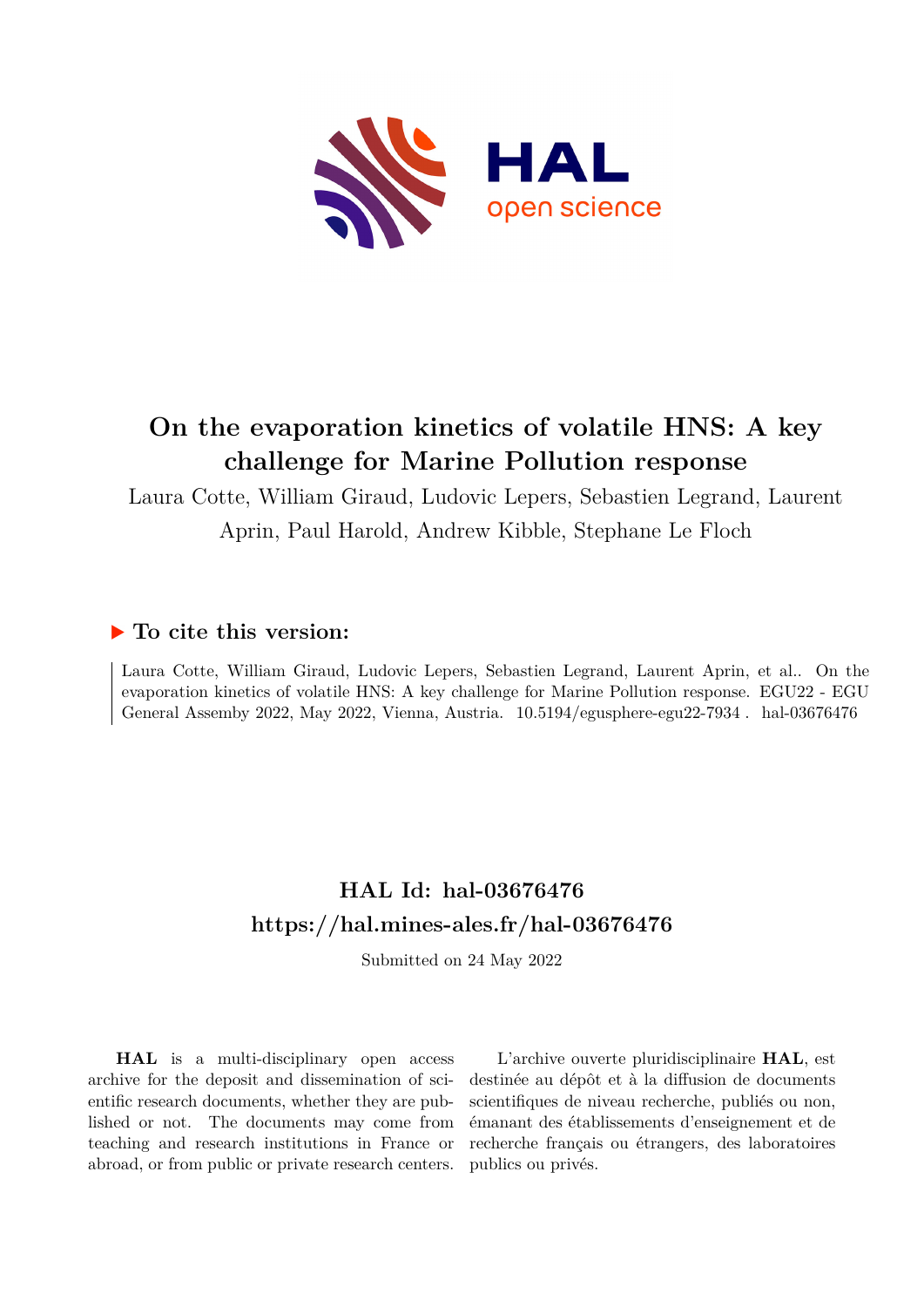

EGU22-7934 https://doi.org/10.5194/egusphere-egu22-7934 EGU General Assembly 2022 © Author(s) 2022. This work is distributed under the Creative Commons Attribution 4.0 License.



## **On the evaporation kinetics of volatile HNS: A key challenge for Marine Pollution response**

 $\bm{\mathsf{Laura}\hspace*{0.6ex}}$  Cott $\bm{\mathsf{e}}^1$ , William Giraud $^1$ , Ludovic Lepers $^2$ , Sebastien Legrand $^2$ , Laurent Aprin $^3$ , Paul Harold $^4$ , Andrew Kibble $^4$ , and Stephane Le Floch $^1$ 

<sup>1</sup>Cedre, 715 rue Alain Colas, Brest, France

 $^2$ Royal Belgian Institute of Natural Sciences, rue Vautier 29, Brussels, Belgium

 $^3$ Laboratory for the Science of Risks (LSR), IMT Mines Ales, Ales, France

<sup>4</sup>UK Health Security Agency – Radiation, Chemical and Environmental Hazards Directorate, Wales

Release of volatile Hazard Noxious Substances (HNS) at sea can lead to the formation of toxic, flammable or even explosive gas plumes that can travel large distances and pose risks over a wide area in relatively short timescales.

Yet, when an emergency is declared, key information is not always available for all the needs of responders. A case in point is the lack of knowledge and data to assess the risks that responders or rescue teams could take when intervening, or those that could impact coastal communities when allowing a shipping casualty to dock at a place of refuge. Evidence-based decisions are thus needed to inform maritime authorities in terms of detection and monitoring in order to protect crews, responders, coastal populations as well as the environment.

When maritime accidents occur, knowledge about any chemical released in open sea (e.g. physical and chemical properties and behaviour in the environment) is essential to predict potential environmental consequences and to adapt first-response. For light chemicals, one critical parameter that should be systematically predicted and/or assessed is the evaporation kinetics: this would warn first-responders against toxic or explosive gas clouds that might originate from the surface slick. The MANIFESTS project aims to address these knowledge gaps by developing modelling tools and providing new experimental data on evaporation and dissolution kinetics of volatile HNS as well as gas cloud fate<sup>[1]</sup>.

Here we present new experimental data obtained at lab-scale on the evaporation kinetics of 6 pure chemicals along with 7 liquid mixtures. The final objective is to assess mass fluxes at the seaair interface due to evaporation process and to compare it to analytical models. The chemicals studied included acrylonitrile, aqueous ammonia, cyclohexane, petroleum benzine and vinyl acetate. They were chosen to reflect key groups of HNS routinely carried at sea or reportedly involved in spills. Liquid samples of 2-5 component systems were prepared by mixing each chemical in equal volume ratio. Evaporation rates of pure chemicals and mixtures were then assessed by following the weight loss fraction (Okamoto et al. 2010). All pure chemicals except ammonia showed a linear mass loss over time with a full evaporation observed between 2,5 and